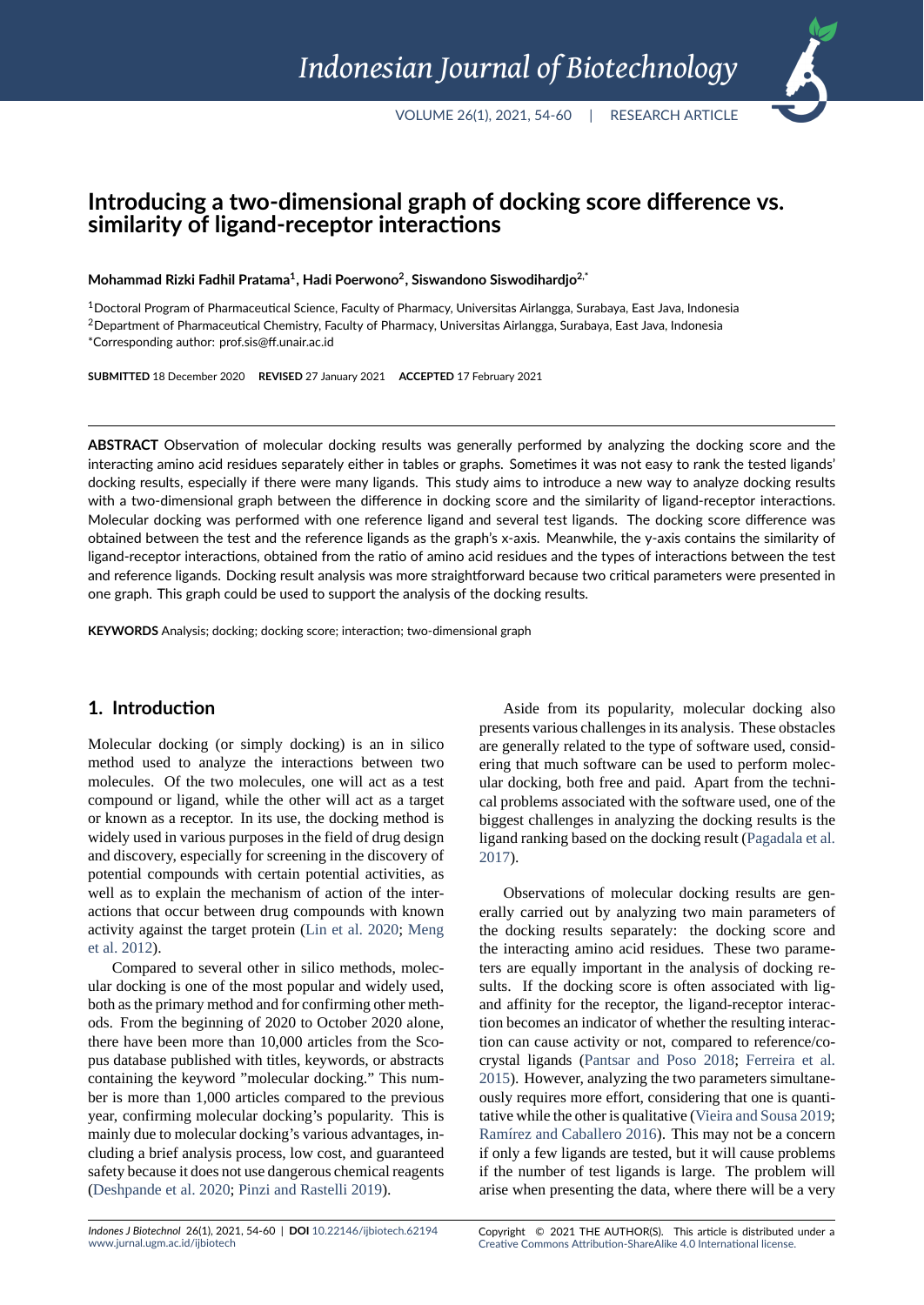long table to present all the data.

An approach that can be taken to facilitate the analysis of the docking results' two parameters is to change the ligand-receptor interaction parameters into quantitative parameters so that the two parameters can be plotted as a graph with two parameters. The rational way is to compare the interacting amino acids and the types of interactions in the test ligands with those shown by the reference ligand, then expressed in terms of the percentage of similarity. This approach assumes that the more similar amino acid interactions will provide a greater chance of a similar mechanism of action, which will result in the same activity (Li et al. 2019; Ramírez and Caballero 2016). To the best of our knowledge, this approach has not been previously reported.

Based on this background, this study aims to intro[duce a new w](#page-5-2)[ay to analyze docking results](#page-6-4) with a twodimensional graph between the difference in docking score and the similarity of ligand-receptor interactions.

### **2. Materials and Methods**

For demonstration purposes, the docking process was performed using proteins that bind to the highly selective reference ligands, and the test ligands were compounds known to target these proteins. These reference ligands include a co-crystal ligand that binds to the receptor or compounds known to interact with the receptor's binding site (Kolb and Irwin 2009). The docking score and the ligand-receptor interactions will be used to compile a twodimensional graph between the difference in docking score and the similarity of ligand-receptor interactions.

[The protein chosen was](#page-5-3) prostaglandin G/H synthase 2 or cyclooxygenase  $2$  (COX-2), an enzyme as a target receptor with PDB ID 3LN1, which binds celecoxib, a selective COX-2 inhibitor. The receptor was chosen because of the availability of co-crystal ligand that were selective to the receptor, a high enough crystal resolution  $(2.40 \text{ Å})$  with 0 Ramachandran outliers (Wang et al. 2010), the results of redocking with low RMSD and ΔG suggesting good binding affinity (Mandour et al. 2016), and has been reported to be used in docking studies more than 10 times in the past three years in the Sco[pus database. Ho](#page-6-5)wever, this approach was expected to be applied to other receptors as well.

#### *2.1. Materials*

#### **2.1.1 Ligands preparation**

As a representative of the test ligands, 15 antiinflammatory compounds were used either known to act on the COX-2 pathway (e.g., etoricoxib) or not (acetaminophen, aspirin). The test ligand structure was obtained from PubChem (https://pubchem.ncbi.nlm.nih.gov /) and then downloaded in SDF format. All test ligands were then prepared according to the method reported by Pratama et al. (2020) then saved in .pdbqt format.

#### **2.1.2 Receptor preparation**

The receptor used in the demonstration is COX-2, which binds to celecoxib (PDB ID 3LN1) and was downloaded from the Protein Data Bank website (https://www.rcsb.org /). The receptor consists of four chains (A, B, C, and D), with the chains used for the docking process was chain A (Wang et al. 2010). The parts of the receptors that were not used (e.g., water, solvent, unus[ed chains\) were then](https://www.rcsb.org/) [r](https://www.rcsb.org/)emoved and given polar hydrogen as well as charges and finally saved in .pdbqt format using AutoDockTools [1.5.6.](#page-6-5)

#### *2.2. Methods*

#### **2.2.1 Hardware and software**

The hardware and software used in this study were the same as the research reported by Pratama et al. (2020), with AutoDock Vina for docking and Discovery Studio Visualizer for visualization. Two-dimensional graphical creation of ligand-receptor interactions was carried out using Microsoft Excel 2019.

#### **2.2.2 Validation of docking protocol**

The docking protocol validation was carried out by the redocking method reported by Morris et al. (2009). The observed parameter was a root-mean-square deviation (RMSD). The RMSD value less than 2 Å indicating a valid docking protocol and can be used for the docking process.

#### **2.2.3 Molecular docking**

Docking for all test ligands performed in the same way as the validation process with similar sizes and positions of the grid box. The results were grouped under two parameters: free energy of binding (ΔG; kcal/mol) and ligandreceptor interactions. The ligand-receptor interactions are recorded based on two parameters: the amino acids that interact and the types of interactions that occur. The docking process was repeated five times, and the average  $\Delta G$ value and the deviation were determined. The maximum allowable deviation value was ±0.05 kcal/mol to avoid high variation. The two parameters were then compared their similarity to celecoxib as a reference ligand then the average was calculated and expressed as a percentage.

#### 2.2.4 Two-dimensional graph of ligand-receptor in**teractions**

The difference in  $\Delta G$  values and the ligand-receptor interactions obtained earlier was then used to create a two-dimensional graph. The x-axis was filled with the reduction in the  $\Delta G$  value of each test ligand against the ΔG value of the reference ligand (celecoxib). The difference from the ΔG value of each test ligand against ΔG celecoxib was calculated based on the following Equation 1: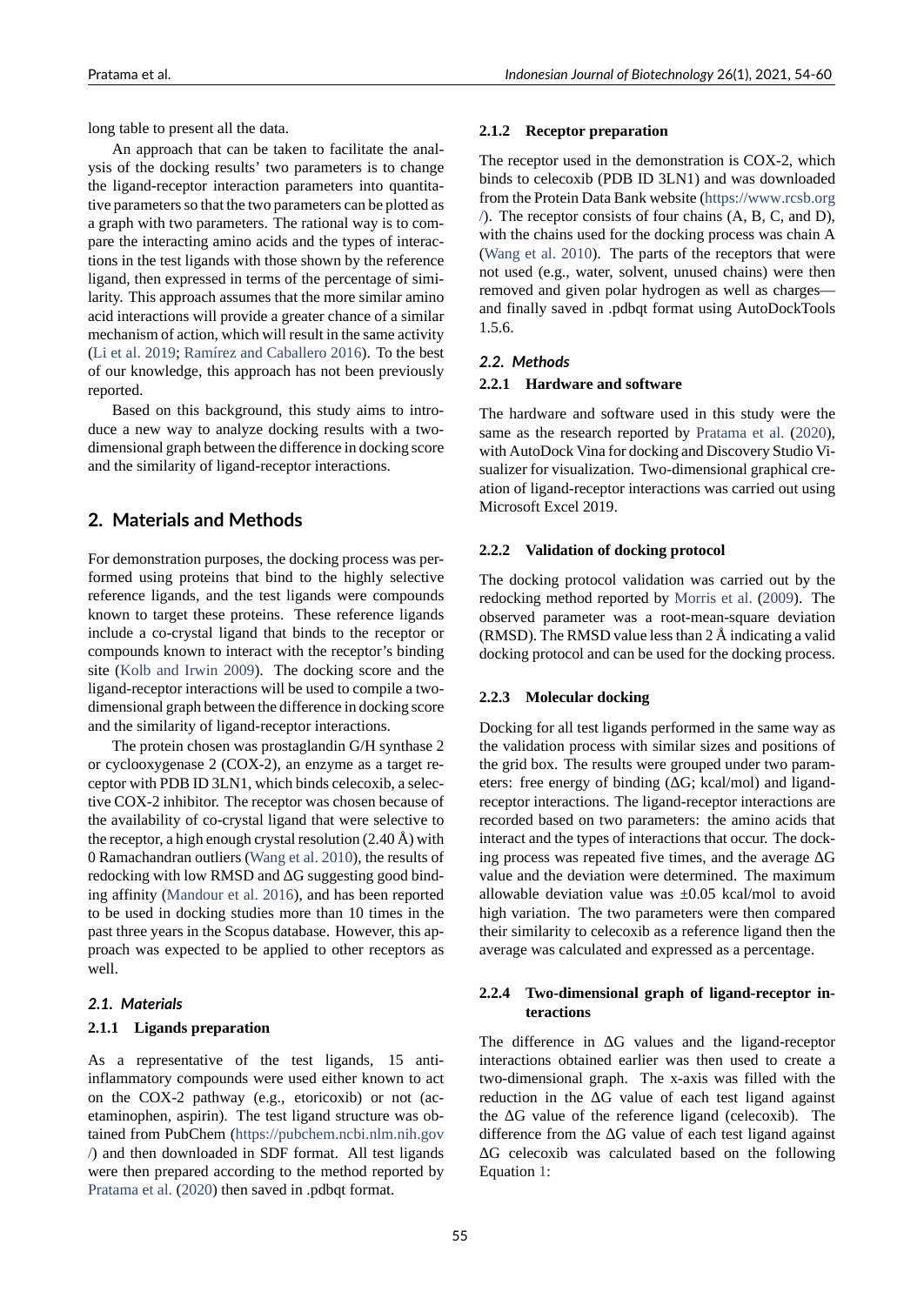<span id="page-2-1"></span>

Difference in the value of free energy of binding compared to reference ligands (kcal/mol)

**FIGURE 1** Two-dimensional graph outline. The further to the left and the higher the position of the test ligand, the better the ranking of the test ligand.

$$
\Delta Gdi f = \Delta Gtest - \Delta Gref
$$
 (1)

 $\Delta$ Gdif = the difference from the  $\Delta$ G of test and reference ligand  $\Delta$ Gtest =  $\Delta$ G of test ligand  $\Delta$ Gref =  $\Delta$ G of reference ligand

The higher the difference in value, the lower the potential for affinity than the reference ligand, and vice versa. If the difference value is negative, it indicates that the test ligand has a higher potential for affinity than the reference ligand.

Meanwhile, the y-axis is filled with the average percentage of the similarity of the amino acids that interact and the types of interactions. The similarity of the interacting amino acids was calculated by dividing the number of amino acids interacting with both the test and the reference ligand, divided by the total amino acids interacting with the reference ligand. Meanwhile, the similarity of interaction types is calculated by dividing the number of amino acids with the same types of interactions for both the test ligand and the reference ligand, divided by the number of amino acid interactions on the reference ligand. The two parameters were then averaged and expressed as a percentage as shown in the following Equation 2:

$$
% similarity = \left( \left( 0.5 \times \left( \frac{nAAtest}{nAAref} \right) \right) + \left( 0.5 \times \left( \frac{intAAtest}{intAAref} \right) \right) \right) \times 100\% \quad (2)
$$

 $%$ similarity = similarity of ligand-receptor interaction

nAAtest = the number of amino acids of the test li[gan](#page-2-0)d that also interacts with the reference ligand

<span id="page-2-0"></span>nAAref = the number of amino acids of the reference ligand

intAAtest = the number of amino acid interactions of the test ligand that is also present in the reference ligand

intAAref = the number of amino acid interactions of the reference ligand

The number 0.5 in the ligand-receptor interaction similarity equation shows the impact of each parameter on the similarity of the ligand-receptor interaction. At the time of writing, it was still unknown how the influence of the amino acids that interact and the types of interactions that occur on ligand-receptor interactions. The initial assumption used was that the two parameters had the same effect on the ligand-receptor interaction, so the impact weight given was the same. This opens up opportunities for further research regarding the comparison of the effects of the two on ligand-receptor interactions. The two parameters were then used to quantitatively express the similarity of the ligand-receptor interactions on the y-axis, as shown in Figure 1.

### **3. Results and Discussion**

#### *3.1. Vali[da](#page-2-1)tion of docking protocol*

The RMSD value of the redocking process obtained was 0.857 Å, indicating that the docking protocol was valid. The visualization of ligand overlays from redocking with reference ligand from crystallographic results was presented in Figure 2. The redocking ligands' appearance shows the same orientation as the crystallographic ligands, apart from a slight shifted in position. The results of the



**FIGURE 2** Overlays of redocking ligands (blue) with reference lig‐ ands from crystallography data (green) at receptors 3LN1 with RMSD 0.857 Å.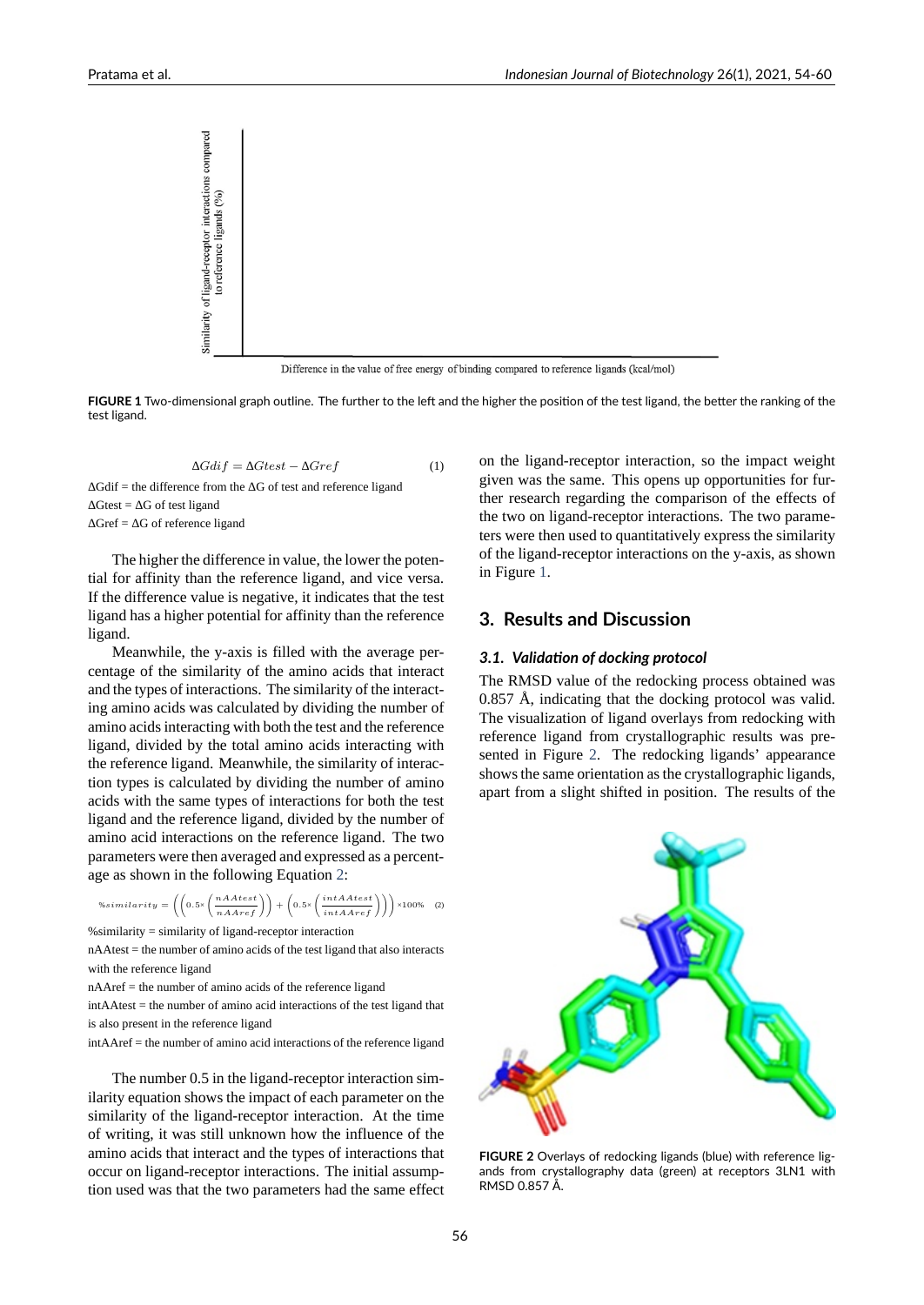<span id="page-3-1"></span>

FIGURE 3 Two-dimensional graph between the difference in the value of free energy of binding and the percentage of similarity of ligandreceptor interactions compared to reference ligand on the 3LN1 receptor. The test ligands with the best docking results are etoricoxib (far left) and indomethacin (topmost).

**TABLE 1** Docking protocol and process validation results.

<span id="page-3-0"></span>

| Parameters          | Values                          |
|---------------------|---------------------------------|
| PDB ID              | 3LN1                            |
| Reference ligand    | Celecoxib                       |
| Grid box size (Å)   | $32 \times 20 \times 26$        |
| Grid box position   | x: 30.092                       |
|                     | y: -22.559                      |
|                     | z: -15.758                      |
| RMSD (Å)            | 0.857                           |
| ∆G±SD (kcal/mol)    | $-12.5 \pm 0$                   |
| Amino acid residues | 75-His <sup>a</sup>             |
|                     | $102-\mathrm{Val}^{\mathrm{b}}$ |
|                     | $106$ -Argb                     |
|                     | $178 - Glna$                    |
|                     | $335$ -Valc                     |
|                     | $338$ -Leu <sup>a</sup>         |
|                     | $339-5era$                      |
|                     | 340-Glyb                        |
|                     | 341-Tyrb                        |
|                     | 345-Leub                        |
|                     | 367-Pheb                        |
|                     | 370-Leu <sup>d</sup>            |
|                     | 371-Tyr <sup>d</sup>            |
|                     | 373-Trp <sup>d</sup>            |
|                     | $499$ -Arg <sup>a</sup>         |
|                     | 502-Alab                        |
|                     | 503-Ile $b$                     |
|                     | 504-Phea                        |
|                     | 508-Met <sup>b</sup>            |
|                     | 509-Valc                        |
|                     | $512$ -Glye                     |
|                     | $513 -$ Ala <sup>d</sup>        |
|                     | $516$ -Ser $b$                  |
|                     | 517-Leub                        |

<sup>a</sup>Hydrogen bonds; <sup>b</sup>Van der Waals interaction; <sup>c</sup>Pi-sigma; <sup>d</sup>Alkyl/Pi‐alkyl; <sup>e</sup>Pi‐Pi T‐shaped/Pi‐Pi stacked/Amide‐Pi stacked

validation, along with the docking protocol used, were presented in Table 1. The dimensions of the grid box used were relatively small with a size of 32 x 20 x 26 Å, adjusting to the size of the reference ligands, which are also small. The redocking results showed that 24 amino acids interacted with [ce](#page-3-0)lecoxib. The interactions were dominated by weak interactions such as Van der Waals (11 amino acids) but had considerably strong interactions such as hydrogen bonds (six amino acids).

#### *3.2. Molecular docking*

Docking of all test ligands shows the results as predicted, in which the ligands that were known to target COX-2, such as etoricoxib, had the lowest AG value of  $-11.4 \pm 0$ kcal/mol. This value is only a 1.1 kcal/mol difference from that shown by the celecoxib from the redocking process which is  $-12.5 \pm 0$  kcal/mol, while the other test ligands show a difference between 2.8 to 6.24 kcal/mol. Etoricoxib also had a high similarity of interacting amino acid residues with 79.17%, but interaction type was lowered with 25%. The average of both was 52.08%, still lowered than some other test ligands such as indomethacin and nimesulide, with 68.75% and 56.25%, respectively. Apart from having the highest similarity, indomethacin also had the second-lowest docking value after etoricoxib with -9.7 ± 0 kcal/mol, making both etoricoxib and indomethacin the two test ligands with the closest parameter of celecoxib as reference ligands. In other words, these two ligands were the strongest candidates compared to other test ligands. The docking of all test ligands at the binding site of the 3LN1 receptor was presented in Table 2 and then used to filled in the two-dimensional graph plotted previously, as presented in Figure 3.

#### *3.3. Discussion*

The docking results were consistent with other studies reported previously by [Sa](#page-3-1)dasivam et al. (2020), in which a ligand such as etoricoxib, designed as a selective COX-2 inhibitor, show the highest potency compares to other ligands. The docking results also show that indomethacin has potential, although it [is not a selectiv](#page-6-6)e [COX](#page-6-6)-2 inhibitor. These results are consistent with research from Abuelizz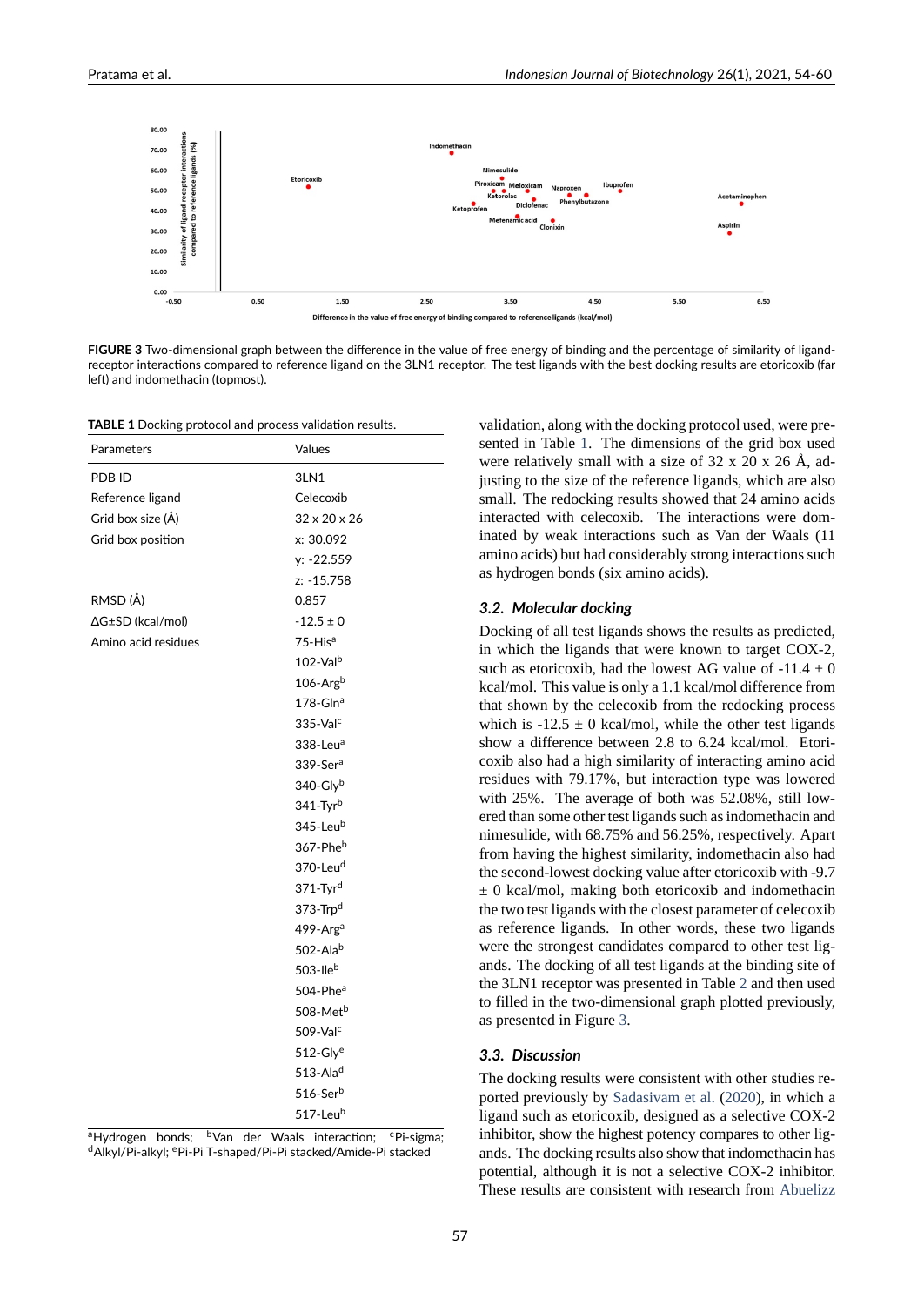et al. (2017) and Oniga et al. (2017), who reported indomethacin's potency against COX-2. The 3LN1 receptor selection itself was based on the consistency of results from several previous studies (Coy-barrera 2020; Molinari [et al.](#page-5-4) 2[019;](#page-5-4) Shriv[astava et al.](#page-6-7) 2[017\).](#page-6-7) In other words, the docking results obtained for the demonstration are appropriate and in line with other studies. However, there are more interesting points to dis[cuss.](#page-5-5)

[As men](#page-6-8)[tioned in the previous](#page-6-9) section, the more the number of test ligands will cause more data to be presented. However, by presenting the docking result data in a two-dimensional graph, the data presented is much more concise while still presenting essential data for analysis. Readers do not have to read the entire docking results table to find the ligands with the best docking results. Otherwise, they only need to look for the test ligand located on the upper left of the graph to determine which test ligand has the smallest difference in docking values and the highest ligand-receptor interaction similarity with the reference ligand. This also makes the presentation of the results shorter even though the number of ligands tested is immense, considering that the graph space remains the same and does not depend on the number of test ligands.

There are times when the ligands with the smallest docking score difference and the highest ligand-receptor interaction similarity compared to reference ligands are [two different test ligands, as presented in the results of](#page-5-4) this study (etoricoxib and indomethacin). In that case, the recommendations that can be given for both, considering these two parameters are equally crucial in molecular docking. It has been occasionally reported that the test ligand with the best docking score has an unstable interaction with the receptor when tested by molecular dynamics, compared to the test ligand with a ligand-receptor interaction closer to the ligand reference (Lam et al. 2018; Salmaso and Moro 2018).

One of the essential points in presenting the docking results in this two-dimensional graph is the obligation to provide reference ligands for comparison, [considering that](#page-5-6) [some of the receptors ava](#page-6-10)ilable in the protein data bank are apo-receptors (Forli et al. 2016). For new target receptors for which no proven reference ligands have been found, it is not possible to present the docking results in a twodimensional graph. Under these conditions, it is highly recommended [to conduct](#page-5-7) *[in vit](#page-5-7)ro* and *in vivo* studies first to ensure that the reference ligand to be used is proven.

This two-dimensional graph has been used before to present the docking results of several types of receptors (Pratama et al. 2020, 2021). Research by Pratama et al. (2020) even presents the docking results of two receptors

**TABLE 2** Results of the docking of all test ligands at the binding site of the 3LN1 receptor.

| Ligand              | Act                  | Asp                             | Cln                                 | Dcl                   | Etr                                    | Ibp                      | Ind                            | Ktp                     | Ktr                     | Mfn                     | Mlx                     | Npr                      | <b>Nms</b>              | Phn                      | Prx                                 |
|---------------------|----------------------|---------------------------------|-------------------------------------|-----------------------|----------------------------------------|--------------------------|--------------------------------|-------------------------|-------------------------|-------------------------|-------------------------|--------------------------|-------------------------|--------------------------|-------------------------------------|
| ∆G±SD (kcal/mol)    | $-6.26 \pm 0.05$     | $-6.4 \pm 0$                    | $-8.5 \pm 0$<br>75-His <sup>f</sup> | $-8.72 \pm 0.04$      | $-11.4 \pm 0$<br>75-Hisa               | $-7.7 \pm 0$             | $-9.7 \pm 0$                   | $-9.44 \pm 0.05$        | $-9.08 \pm 0.04$        | $-8.92 \pm 0.04$        | $-8.8 \pm 0$            | $-8.3 \pm 0$<br>75-Hisb  | $-9.1 \pm 0$<br>75-Hisb | $-8.1 \pm 0$             | $-9.2 \pm 0$<br>75-His <sup>f</sup> |
| Amino acid residues | 75-Hisa              |                                 |                                     | ×,                    |                                        | 75-Hisa                  | $75-Hisa$                      | 75-His <sup>a</sup>     | 75-His <sup>a</sup>     | 75-His <sup>f</sup>     | 75-His <sup>f</sup>     |                          |                         |                          |                                     |
|                     |                      | ×                               | ä,<br>٠                             | 106-Argb              |                                        | ÷.                       | $102 - Vala$<br>$106$ -Arg $a$ |                         |                         |                         |                         | ٠                        | 106-Argb                | $106$ -Arg <sup>a</sup>  |                                     |
|                     | $178 - Gln3$         |                                 | ×                                   | ×                     | $178$ -Gln <sup>a</sup>                |                          | ×                              | $178$ -Gln <sup>a</sup> |                         |                         |                         |                          |                         |                          |                                     |
|                     |                      | $334-Tyra$                      | 334-Tyra                            |                       |                                        | $334 - Tyr$ <sup>f</sup> |                                |                         | $334-Tyr3$              | 334-Tyra                |                         | 334-Tyra                 |                         |                          |                                     |
|                     | 335-Val <sup>a</sup> | 335-Val <sup>a</sup>            | 335-Valf                            | $335 - VaI$           | 335-Valf                               | 335-Valf                 | 335-Val <sup>f</sup>           | 335-Val <sup>a</sup>    | 335-Valf                | 335-Val <sup>f</sup>    | 335-Val <sup>a</sup>    | 335-Val <sup>a</sup>     | 335-Val <sup>a</sup>    | 335-Valf                 | 335-Val <sup>a</sup>                |
|                     | 338-Leub             | 338-Leu <sup>a</sup>            | 338-Leu <sup>f</sup>                | 338-Leu <sup>a</sup>  | 338-Leu <sup>a</sup>                   | 338-Leuf                 | 338-Leu <sup>f</sup>           | 338-Leu <sup>f</sup>    | 338-Leu <sup>C</sup>    | 338-Leu <sup>t</sup>    | 338-Leu <sup>a</sup>    | 338-Leu <sup>f</sup>     | 338-Leu <sup>f</sup>    | 338-Leu <sup>1</sup>     | 338-Leu <sup>a</sup>                |
|                     | 339-Serb             | 339-Ser <sup>a</sup>            | 339-Ser <sup>a</sup>                | 339-Ser <sup>a</sup>  | 339-Ser <sup>C</sup>                   | 339-Ser <sup>a</sup>     | 339-Ser <sup>a</sup>           | 339-Ser <sup>C</sup>    | $339-5er^C$             | 339-Ser <sup>a</sup>    | 339-Ser <sup>C</sup>    | 339-Ser <sup>C</sup>     | 339-Serb                | 339-Ser <sup>a</sup>     | 339-Ser <sup>a</sup>                |
|                     | $340$ -Glya          |                                 |                                     |                       |                                        |                          |                                |                         |                         |                         |                         |                          |                         |                          |                                     |
|                     | 341-Tyra             | ٠                               | 341-Tyr                             | $341$ -Tyr $^{\rm b}$ | $341 - Tyr$ <sup>f</sup>               | $341$ -Tyr $^{\rm b}$    | $341$ -Tyr $^a$                | $341$ -Tyr $a$          | $341$ -Tyr $a$          | $341 - Tyr$             | 341-Tvr <sup>a</sup>    | $341 - Tyra$             | 341-Tyra                | $341$ -Tyr $a$           | $341 - Tyr3$                        |
|                     |                      |                                 |                                     |                       | 345-Leu <sup>f</sup>                   |                          | 345-Leu <sup>a</sup>           |                         |                         |                         |                         |                          |                         |                          |                                     |
|                     |                      | 367-Phe <sup>a</sup>            | 367-Phe <sup>a</sup>                | 367-Phe <sup>a</sup>  |                                        | 367-Phea                 | 367-Phef                       | ×,                      | 367-Phe <sup>a</sup>    | 367-Phe <sup>a</sup>    | 367-Phe <sup>a</sup>    | 367-Phea                 |                         | 367-Phe <sup>a</sup>     | 367-Phe <sup>a</sup>                |
|                     |                      | 370-Leu <sup>a</sup>            | 370-Leu <sup>a</sup>                | 370-Leu <sup>a</sup>  | 370-Leu <sup>a</sup>                   | 370-Leu <sup>a</sup>     | 370-Leuf                       |                         | 370-Leu <sup>a</sup>    | 370-Leu <sup>a</sup>    | 370-Leu <sup>a</sup>    |                          | 370-Leu <sup>a</sup>    | 370-Leu                  | 370-Leu <sup>a</sup>                |
|                     |                      | $371$ -Tyrb                     | $371 - Tyra$                        | $371 - Tyra$          |                                        | $371 - Tyr$ <sup>f</sup> | $371 - Tyr$                    |                         | $371 - Tyrb$            | $371 - Tyrb$            | $371 - Tyra$            | $371 - Tvra$             |                         | $371 - Tyr$ <sup>f</sup> | $371 - Tyra$                        |
|                     |                      | 373-Trpd                        | $373$ -Trp <sup>a</sup>             | 373-Trp <sup>a</sup>  | 373-Trp <sup>a</sup>                   | 373-Trp <sup>f</sup>     | 373-Trpd                       | $373$ -Trp <sup>a</sup> | 373-Trp <sup>a</sup>    | 373-Trpd                | $373$ -Trp <sup>a</sup> |                          | $373$ -Trp <sup>a</sup> | 373-Trp <sup>f</sup>     | $373$ -Trp $a$                      |
|                     | 499-Argb             |                                 |                                     |                       | 499-Argb                               | 499-Argb                 | $499 - Arga$                   | 499-Argb                | $499 - Arga$            | ×.                      | 499-Arg <sup>a</sup>    | $499 - Arga$             | 499-Arg <sup>a</sup>    | ×,                       | $499 - Arga$                        |
|                     | 502-Alaa             |                                 |                                     |                       | $502 - Alaa$                           | 502-Ala <sup>a</sup>     | $502 - Alaa$                   | $502 - Alaa$            | 502-Ala <sup>a</sup>    | ٠                       | 502-Alaf                | $502 - Alaa$             | $502 - Alaa$            | ×                        | 502-Ala <sup>a</sup>                |
|                     | 503-llea             |                                 |                                     |                       | 503-llea                               | $503$ -llea              | ×,                             | $503$ -llea             | 503-llea                | ×                       | ٠                       | $\sim$                   | 503-lle <sup>a</sup>    |                          | 503-llea                            |
|                     | 504-Phe <sup>a</sup> | 504-Phe <sup>a</sup>            | 504-Phef                            | 504-Phe <sup>f</sup>  | 504-Phe <sup>a</sup>                   | 504-Phe <sup>a</sup>     | 504-Phe <sup>a</sup>           | 504-Pheb                | 504-Phe <sup>f</sup>    | 504-Phe <sup>f</sup>    | 504-Phee                | 504-Phe <sup>a</sup>     | 504-Phed                | $504 - Phe1$             | 504-Phe <sup>a</sup>                |
|                     |                      | 508-Met <sup>e</sup>            | 508-Met <sup>b</sup>                | 508-Met <sup>f</sup>  | $508\mbox{-}\mathsf{Met}^{\mathsf{b}}$ |                          | 508-Met <sup>a</sup>           | 508-Met <sup>a</sup>    | 508-Met <sup>a</sup>    | 508-Met <sup>e</sup>    | 508-Met <sup>a</sup>    | $\overline{\phantom{a}}$ | 508-Met <sup>a</sup>    | 508-Met                  | 508-Met <sup>a</sup>                |
|                     | 509-Val <sup>C</sup> | $509 - Vala$                    | 509-Valf                            | $509 - VaIC$          | 509-Val <sup>C</sup>                   | 509-Valf                 | $509 - VaIC$                   | $509 - VaIC$            | $509 - VaIC$            | 509-Val <sup>C</sup>    | 509-Val <sup>C</sup>    | 509-Val <sup>C</sup>     | $509 - VaIC$            | 509-Val <sup>C</sup>     | 509-Valf                            |
|                     |                      | $512$ -Gly <sup>a</sup>         | $512-Gly^a$                         | $512-Gly^d$           | $512$ -Gly <sup>a</sup>                | $512$ -Gly <sup>a</sup>  | $512$ -Glya                    | $512$ -Gly <sup>a</sup> | $512$ -Gly <sup>a</sup> | $512$ -Gly <sup>a</sup> | $512-Gly^d$             | $512$ -Gly <sup>a</sup>  | $512$ -Gly <sup>a</sup> | $512$ -Gly <sup>a</sup>  | $512-Gly^d$                         |
|                     | $513 - Alaa$         | $513 - Alaa$                    | $513 - Alaf$                        | 513-Ala <sup>f</sup>  | $513 - Alaa$                           | $513 - Alaa$             | $513 - Alaf$                   |                         | $513 - Alaa$            | 513-Alaf                | $513 - Alaa$            | 513-Alaf                 | $513 - Alaa$            | $513 - AlaC$             | $513 - Ala2$                        |
|                     |                      | $516\mbox{-} {\rm Ser}^{\rm b}$ | 516-Serb                            | $516-5era$            | $516 - Sera$                           | $516-5era$               | $516 - Sera$                   | ×                       | $516-5erb$              | $516-5erb$              | $516-5erb$              | $516-5era$               |                         | $516-5er^b$              | $516-5erb$                          |
|                     |                      | ٠                               | ä,                                  | 517-Leua              | 517-Leua                               | $\sim$                   | 517-Leu <sup>a</sup>           |                         | ٠                       | ٠                       | 517-Leu <sup>a</sup>    | 517-Leu <sup>a</sup>     | 517-Leu <sup>a</sup>    | 517-Leuf                 |                                     |
| The similarity of   |                      |                                 |                                     |                       |                                        |                          |                                |                         |                         |                         |                         |                          |                         |                          |                                     |
| amino acids with    | 54.17                | 54.17                           | 62.5                                | 66.67                 | 79.17                                  | 70.83                    | 87.5                           | 58.33                   | 75                      | 62.5                    | 75                      | 62.5                     | 75                      | 66.67                    | 75                                  |
| reference ligand    |                      |                                 |                                     |                       |                                        |                          |                                |                         |                         |                         |                         |                          |                         |                          |                                     |
| (% )                |                      |                                 |                                     |                       |                                        |                          |                                |                         |                         |                         |                         |                          |                         |                          |                                     |
| The similarity      |                      |                                 |                                     |                       |                                        |                          |                                |                         |                         |                         |                         |                          |                         |                          |                                     |
| in the type of      | 33.33                | 4.17                            | 8.33                                | 25                    | 25                                     | 29.17                    | 50                             | 29.17                   | 25                      | 12.5                    | 25                      | 33.33                    | 37.5                    | 29.17                    | 25                                  |
| interaction with    |                      |                                 |                                     |                       |                                        |                          |                                |                         |                         |                         |                         |                          |                         |                          |                                     |
| reference ligand    |                      |                                 |                                     |                       |                                        |                          |                                |                         |                         |                         |                         |                          |                         |                          |                                     |
| (%)                 |                      |                                 |                                     |                       |                                        |                          |                                |                         |                         |                         |                         |                          |                         |                          |                                     |
| The similarity of   |                      |                                 |                                     |                       |                                        |                          |                                |                         |                         |                         |                         |                          |                         |                          |                                     |
| ligand-receptor     | 43.75                | 29.17                           | 35.42                               | 45.83                 | 52.08                                  | 50                       | 68.75                          | 43.75                   | 50                      | 37.5                    | 50                      | 47.92                    | 56.25                   | 47.92                    | 50                                  |
| interaction* (%)    |                      |                                 |                                     |                       |                                        |                          |                                |                         |                         |                         |                         |                          |                         |                          |                                     |

Act: acetaminophen; Asp: aspirin; Cln: clonixin; Dcl:diclofenac; Etr: etoricoxib; Ibp: ibuprofen; Ind: indomethacin; Ktp: ketoprofen; Ktr: ketorolac; Mfn: mefenamic acid; Mlx: meloxicam; Npr: naproxen; Nms: nimesulide; Phn: phenylbutazone; Prx: piroxicam; <sup>a</sup>Van der Waals interaction; <sup>b</sup>Hydrogen bonds; <sup>c</sup>Pi‐sigma; <sup>d</sup>Pi‐Pi T‐shaped/Pi‐Pi stacked/Amide‐Pi stacked; <sup>e</sup>Pi‐sulfur; <sup>f</sup>Alkyl/Pi‐alkyl; \*(Similarity of amino acids + similarity interaction)/2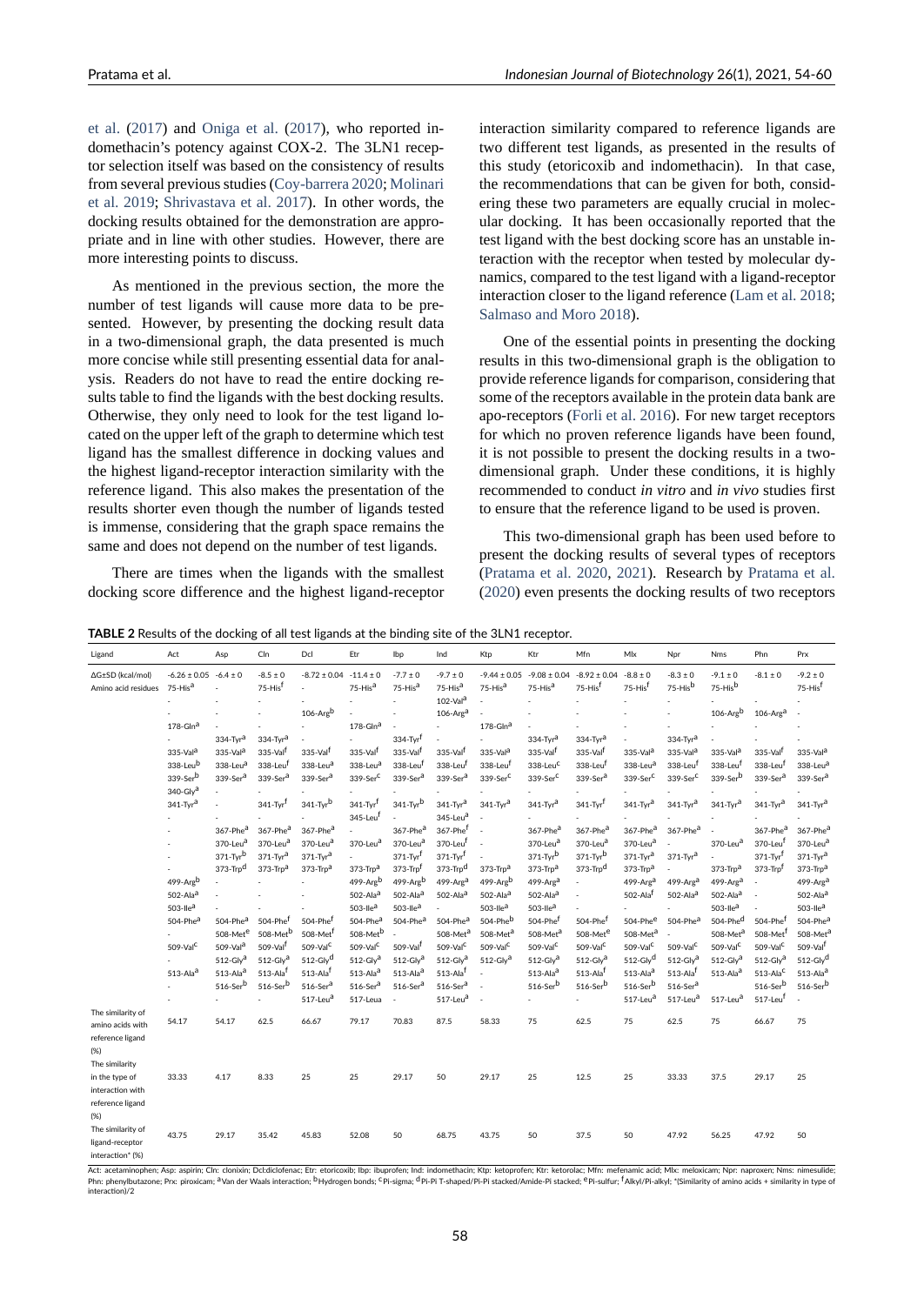in one graph simultaneously by providing different color dots, showing the advantage that this two-dimensional graph can be used to present the docking results of multiple receptors at once. This is advantageous because it can streamline research reports, considering that some studies with molecular docking are carried out at more than one receptor, while some scientific journals impose limits on the number of supporting illustrations such as tables and figures in the manuscript. Thus, it is expected that the presentation of docking results in this two-dimensional graph can become a new trend in the presentation of docking results.

Apart from its simplicity, two things can still be improved in the presentation with these two-dimensional graphics. First, given that some of the test ligands can have very similar docking scores and ligand-receptor interactions often due to similar structures (Gimeno et al. 2019), it is possible that some ligands are very close together and even overlap on the graph. An enlarged version of the graph is required to overcome the above mentioned in the area where the ligands overlap. Se[cond, as previ](#page-5-8)[ously](#page-5-8) described, the calculation between the similarity of the interacting amino acids and the types of interactions averaged is assumed to have the same impact. Meanwhile, no previous research has proven and calculated these two parameters' impact on the docking results. Hence, there is an opportunity for further research on how to compare the impact of the two parameters on docking results, whether they have the same impact or whether one has more impact than the other.

### **4. Conclusions**

The two-dimensional graph between the difference in docking score and the similarity of ligand-receptor interactions can support the analysis of the docking results by presenting the docking results briefly.

## **Acknowledgments**

This research did not get funding from any external parties. The authors are grateful to the Faculty of Pharmacy, Universitas Airlangga, for facilitating the implementation of this research.

## **Authors' contributions**

MRFP, HP, SS conceptualization. MRFP data curation. MRFP, SS formal analysis. HP, SS funding acquisition. MRFP, SS investigation. MRFP, SS methodology. HP, SS project administration. HP, SS resources. SS software. HP, SS supervision. MRFP validation. MRFP visualization. MRFP writing – original draft. HP, SS writing – review & editing. All authors read and approved the final version of the manuscript.

# **Competing interests**

The author declare that they have no competing interest.

### **References**

- Abuelizz HA, Al-Salahi R, Al-Asri J, Mortier J, Marzouk M, Ezzeldin E, Ali AA, Khalil MG, Wolber G, Ghabbour HA, Almehizia AA, Abdel Jaleel GA. 2017. Synthesis, crystallographic characterization, molecular docking and biological activity of isoquinoline derivatives. Chem Cent J. 11(1):103. doi:10.1186/s13065-017-0321-1.
- <span id="page-5-4"></span>Coybarrera E. 2020. Discrimination of naturallyoccurring 2-arylbenzofurans as cyclooxygenase-2 inhibitors: Insights into the binding mode and enzymat[ic inhibitory activity. Biom](https://doi.org/10.1186/s13065-017-0321-1)olecules. 10(2):176. doi:10.3390/biom10020176.
- <span id="page-5-5"></span>Deshpande RR, Tiwari AP, Nyayanit N, Modak M. 2020. In silico molecular docking analysis for repurposing therapeutics against multiple proteins from SARS-CoV-2. Eur J Pharmacol. 886:173430. doi:10.1016/j.ejphar.2020.173430.
- Ferreira LG, Dos Santos RN, Oliva G, Andricopulo AD. 2015. Molecular docking and structure-based drug design strategies. Molecules. 20(7):13384–13421. doi[:10.3390/molecules200713384](https://doi.org/10.1016/j.ejphar.2020.173430).
- <span id="page-5-1"></span>Forli S, Huey R, Pique ME, Sanner MF, Goodsell DS, Olson AJ. 2016. Computational proteinligand docking and virtual drug screening with the [AutoDock suite. Nat Proto](https://doi.org/10.3390/molecules200713384)c. 11(5):905–919. doi:10.1038/nprot.2016.051.
- <span id="page-5-7"></span>Gimeno A, Ojeda-Montes MJ, Tomás-Hernández S, Cereto-Massagué A, Beltrán-Debón R, Mulero M, Pujadas G, Garcia-Vallvé S. 2019. The light and dark sid[es of virtual screening: W](https://doi.org/10.1038/nprot.2016.051)hat is there to know? Int J Mol Sci. 20(6):1375. doi:10.3390/ijms20061375.
- <span id="page-5-8"></span>Kolb P, Irwin J. 2009. Docking Screens: Right for the Right Reasons? Curr Top Med Chem. 9(9):755–770. doi:10.2174/156802609789207091.
- <span id="page-5-3"></span>Lam PC, Abagyan R, Totrov M. 2018. Ligand-biased ensemble receptor docking (LigBEnD): a hybrid ligand/receptor structure-based approach. J Comput Aid[ed Mol Des. 32\(1\):187–198. doi](https://doi.org/10.2174/156802609789207091):10.1007/s10822 017-0058-x.
- <span id="page-5-6"></span>Li L, Koh CC, Reker D, Brown JB, Wang H, Lee NK, haw Liow H, Dai H, Fan HM, Chen L, Wei DQ. 2019. Predicting protein-ligand interactio[ns based on bow](https://doi.org/10.1007/s10822-017-0058-x)[pharmacolo](https://doi.org/10.1007/s10822-017-0058-x)gical space and Bayesian additive regression trees. Sci Rep. 9(1):7703. doi:10.1038/s41598 019-43125-6.
- <span id="page-5-2"></span>Lin X, Li X, Lin X. 2020. A review on applications of computational methods in drug screening and design. Molec[ules 25\(6\):1375.](https://doi.org/10.1038/s41598-019-43125-6) [doi:10.3390/m](https://doi.org/10.1038/s41598-019-43125-6)olecules25061375.
- <span id="page-5-0"></span>Mandour Y, Handoussa H, Swilam N, Hanafi R, Mahran L. 2016. Structural Docking Studies of COX-II Inhibitory Activity for Metabo-